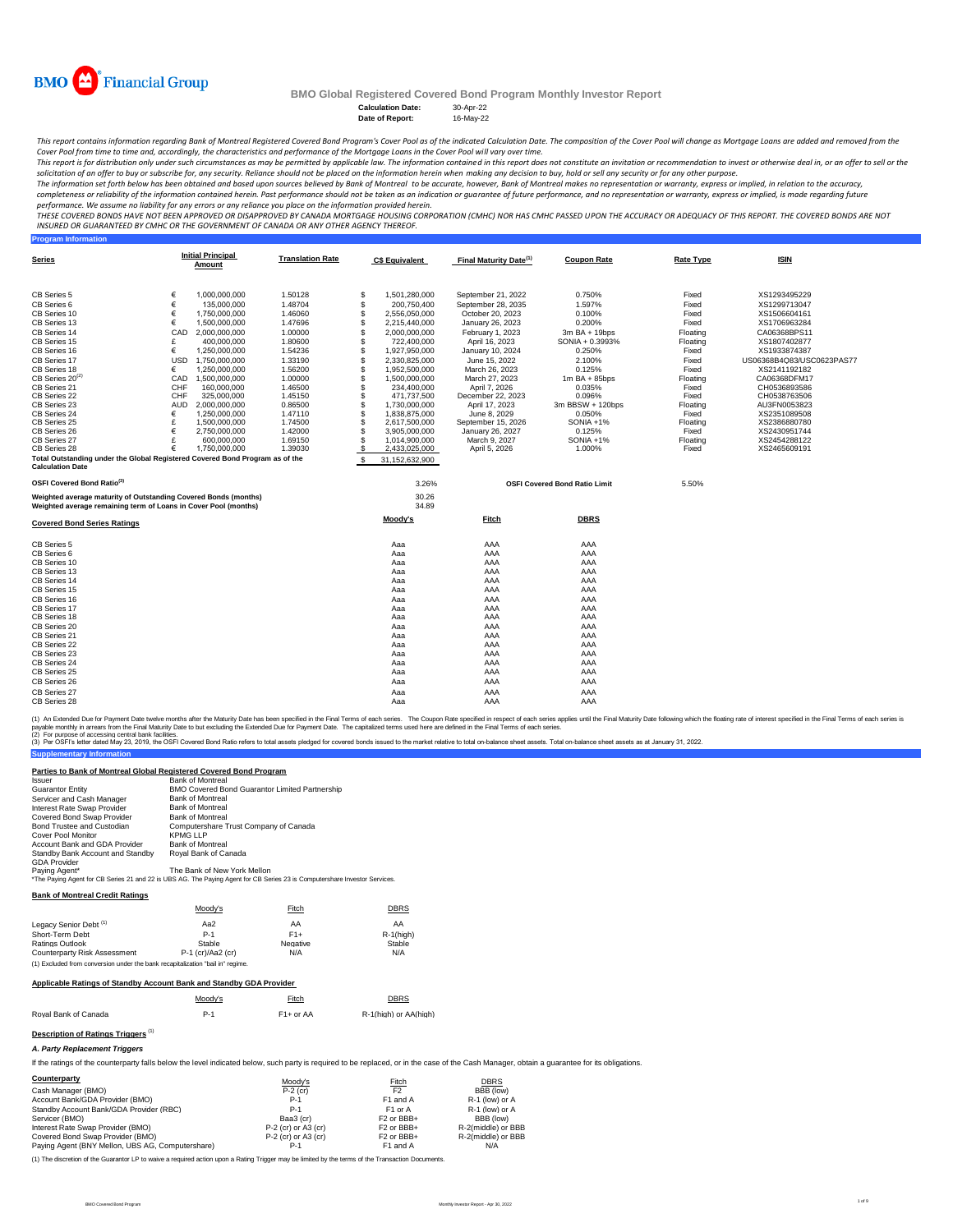

#### **Calculation Date:** 30-Apr-22<br> **Date of Report:** 16-May-22 **Date of Report:**

I) The following actions are required if the Cash Manager (BMO) undergoes a downgrade below the stipulated rating: *B. Summary of Specific Rating Trigger Actions*

|                                                                                                                                                                                                                                                                                                                       | Moodv's | Fitch               | <b>DBRS</b>     |  |  |  |  |  |
|-----------------------------------------------------------------------------------------------------------------------------------------------------------------------------------------------------------------------------------------------------------------------------------------------------------------------|---------|---------------------|-----------------|--|--|--|--|--|
| a) The Servicer will be required to direct amounts received directly<br>into the GDA Account (or Standby GDA Account if applicable)<br>within 2 Canadian business days and the Cash Manager shall<br>immediately remit any funds held at such time for or on behalf of<br>the Guarantor directly into the GDA Account | $P-1$   | F <sub>1</sub> or A | R-1(low) or BBB |  |  |  |  |  |
|                                                                                                                                                                                                                                                                                                                       |         |                     |                 |  |  |  |  |  |

II) The following actions are required if the Servicer (BMO) undergoes a downgrade below the stipulated rating:

|                                                                    | Moody's    | Fitch               | <b>DBRS</b> |
|--------------------------------------------------------------------|------------|---------------------|-------------|
| a) The Servicer will be required to direct amounts received to the |            |                     |             |
| Cash Manager, or GDA as applicable                                 | $P-1$ (cr) | F <sub>1</sub> or A | BBB(low)    |

III) The Swap Provider is required to transfer credit support or transfer all of its rights and obligations to a replacement third party, or to obtain a<br>guarantee of its rights and obligations from a third party, if the Sw

|                                | $Mody's^{(3)}$        | Fitch               | DBRS           |
|--------------------------------|-----------------------|---------------------|----------------|
| a) Interest Rate Swap Provider | $P-1$ (cr) or A2 (cr) | F <sub>1</sub> or A | R-1 (low) or A |
| b) Covered Bond Swap Provider  | $P-1$ (cr) or A2 (cr) | F1 or A             | R-1 (low) or A |

IV) The following actions are required if the Issuer (BMO) undergoes a downgrade below the stipulated rating:

| a) Mandatory repayment of the Demand Loan                                                                                                                                                                                   | Moody's<br>N/A | Fitch<br>F <sub>2</sub> or BB <sub>+</sub> | <b>DBRS</b><br>N/A |
|-----------------------------------------------------------------------------------------------------------------------------------------------------------------------------------------------------------------------------|----------------|--------------------------------------------|--------------------|
| b) Cashflows will be exchanged under the Covered Bond Swap<br>Agreement (to the extent not already taking place)                                                                                                            | Baa1           | BBB+                                       | BBB (high)         |
| c) Transfer of title to Loans to Guarantor <sup>(4)</sup>                                                                                                                                                                   | A <sub>3</sub> | BBB-                                       | BBB (low)          |
| <b>Events of Defaults &amp; Test Compliance</b><br>Asset Coverage Test (C\$ Equivalent of Outstanding<br>Covered Bond < Adjusted Aggregate Asset Amount)<br><b>Issuer Event of Default</b><br>Guarantor LP Event of Default |                | Pass<br>No<br>No                           |                    |

(3) If no short term rating exists, then A1

(4) The transfer of registered title to the Loans to the Guarantor may be deferred if (A) satisfactory assurances are provided to the Guarantor and the Bond Trustee by The Office of the Superintendent of Financial Institut

# **Pre-Maturity Test** *(Applicable to Hard Bullet Covered Bonds)*

| <b>Pre-Maturity Required Ratings</b> | Moody's | Fitch | $DBRS^{(1)}$        |
|--------------------------------------|---------|-------|---------------------|
|                                      |         |       | A (high) or A (low) |

Following a breach of the Pre-Maturity test in respect of a Series of Hard Bullet Covered Bonds, and unless the Pre-Maturity Liquidity Ledger is otherwise funded from the other sources, the Partnership shall offer to sell Randomly Selected Loans if Final Maturity Date is within 12 months from the Pre-Maturity Test Date.

(1) In the case of DBRS, if Final Maturity Date is within six months of the Pre-Maturity Test Date, then A(high), otherwise A(low).

**Reserve Fund**

|                                                                               | Moody's    | Fitch               | <b>DBRS</b>           |
|-------------------------------------------------------------------------------|------------|---------------------|-----------------------|
| <b>Reserve Fund Required Amount Ratings</b>                                   | $P-1$ (cr) | F <sub>1</sub> or A | R-1 (Low) and A (low) |
| Are the ratings of the Issuer below the Reserve Fund Required Amount Ratings? |            | No                  |                       |

If the ratings of the Issuer fall below the Reserve Fund Required Amount Ratings, then the Guarantor shall credit or cause to be credited to the Reserve Fund funds up to an amount equal to the Reserve<br>Fund Required Amount.

Reserve Fund Required Amount: Nil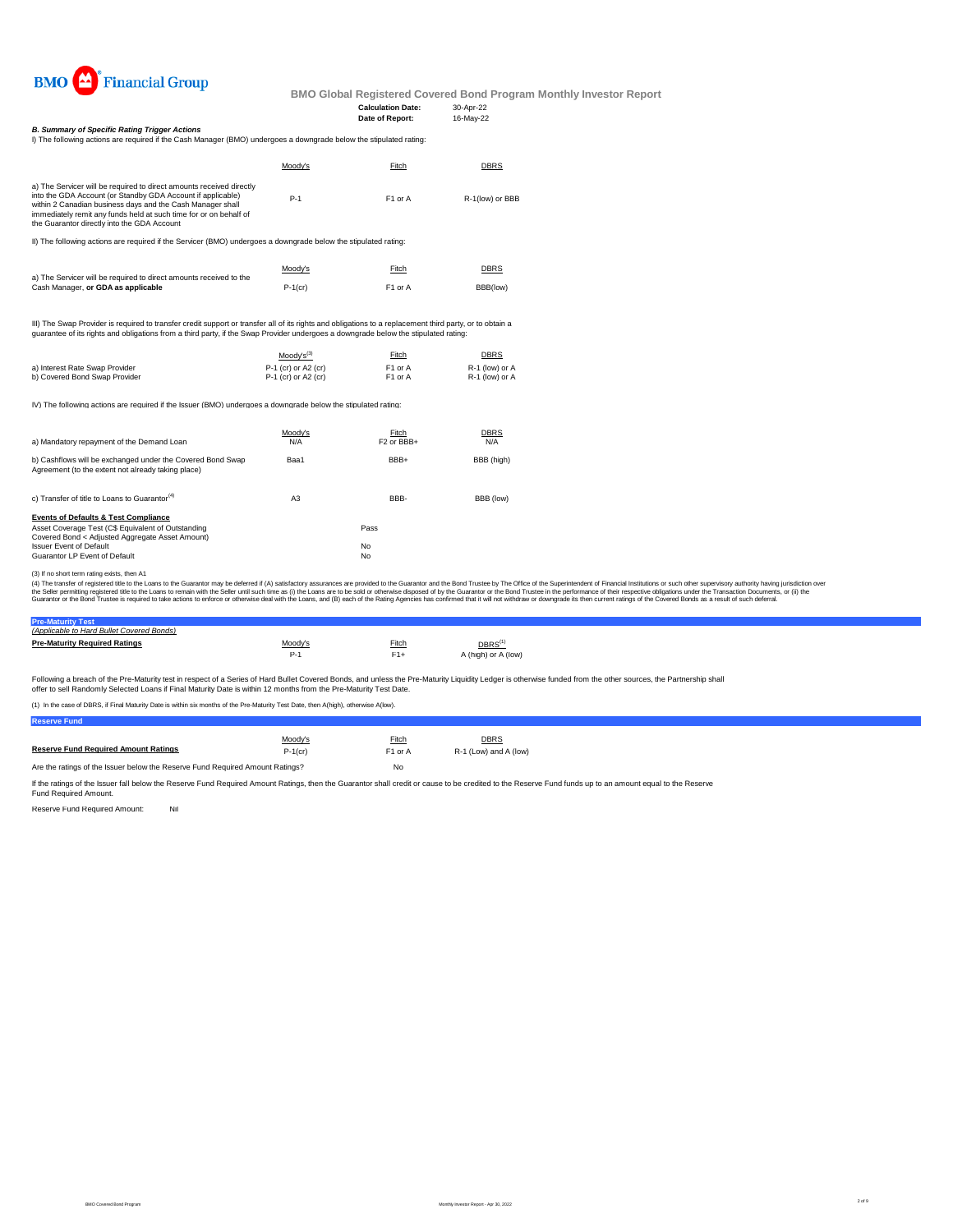

|                                                                                                                                                                                                                      |     | <b>Calculation Date:</b><br>Date of Report: | 30-Apr-22<br>16-May-22                          |                 |                |                                  |  |  |  |
|----------------------------------------------------------------------------------------------------------------------------------------------------------------------------------------------------------------------|-----|---------------------------------------------|-------------------------------------------------|-----------------|----------------|----------------------------------|--|--|--|
| <b>Asset Coverage Test</b>                                                                                                                                                                                           |     |                                             |                                                 |                 |                |                                  |  |  |  |
| C\$ Equivalent of Outstanding Covered Bonds                                                                                                                                                                          |     | 31,152,632,900                              |                                                 |                 |                |                                  |  |  |  |
| $A^{(1)}$ = Lesser of (i) Sum of LTV adjusted outstanding principal balance and (ii) Sum of<br>Asset percentage adjusted outstanding principal balance<br>B = Principal receipts not applied                         | \$. | 39,768,392,380<br>$\overline{\phantom{a}}$  |                                                 | A (i)<br>A (ii) |                | 42,533,039,979<br>39,768,392,380 |  |  |  |
| C = Cash capital contributions<br>D = Substitution assets<br>E = (i) Reserve fund balance<br>(ii) Pre - Maturity liquidity ledger balance<br>F = Negative carry factor calculation<br>Total: $A + B + C + D + E - F$ |     | $\sim$<br>39,768,392,380                    | Asset Percentage<br>Maximum Asset<br>Percentage |                 | 93.5%<br>95.0% |                                  |  |  |  |
| Asset Coverage Test Pass/Fail                                                                                                                                                                                        |     | Pass                                        |                                                 |                 |                |                                  |  |  |  |
| <b>Regulatory OC Minimum</b>                                                                                                                                                                                         |     | 103%                                        |                                                 |                 |                |                                  |  |  |  |
| Level of Overcollateralization <sup>(2)</sup>                                                                                                                                                                        |     | 107%                                        |                                                 |                 |                |                                  |  |  |  |
|                                                                                                                                                                                                                      |     |                                             |                                                 |                 |                |                                  |  |  |  |

(1) Market Value as determined by adjusting, not less than quarterly, the Original Market Value utilizing the Indexation Methodology (see Appendix for details) for subsequent price developments.<br>(2) Per Section 4.3.8 of th

| <b>Valuation Calculation</b>                                                                                                                                                                                                 |                                                                                  |        |                |
|------------------------------------------------------------------------------------------------------------------------------------------------------------------------------------------------------------------------------|----------------------------------------------------------------------------------|--------|----------------|
| <b>Trading Value of Covered Bonds</b>                                                                                                                                                                                        | 28.899.632.293                                                                   |        |                |
| A = Lesser of i) Present value of outstanding loan balance of Performing Eligible<br>Loans <sup>(1)</sup> and ii) 80% of Market Value <sup>(2)</sup> of properties securing Performing Eligible Loans,<br>net of adjustments | 41.718.179.123                                                                   | A (i)  | 41.718.179.123 |
| $B =$ Principal receipts up to calculation date not otherwise applied<br>$C = Cash$ capital contributions<br>D = Trading Value of any Substitute Assets                                                                      | $\overline{\phantom{0}}$                                                         | A (ii) | 87.409.137.259 |
| $E =$ (i) Reserve Fund Balance, if applicable<br>(ii) Pre - Maturity liquidity ledger balance                                                                                                                                | $\overline{\phantom{0}}$<br>$\overline{\phantom{0}}$<br>$\overline{\phantom{0}}$ |        |                |
| F = Trading Value of Swap Collateral                                                                                                                                                                                         | $\overline{\phantom{0}}$                                                         |        |                |
| Total: $A + B + C + D + E + F$                                                                                                                                                                                               | 41.718.179.123                                                                   |        |                |

(1) Present value of expected future cash flows of Loans using current market interest rates offered to BMO clients. The effective weighted average rate used for discounting is 3.58%.<br>(2) Market Value as determined by adju

|                          | 33,339,970,589<br>9,340,667,764<br>42,680,638,354                                             |
|--------------------------|-----------------------------------------------------------------------------------------------|
|                          |                                                                                               |
| <b>Write Off Amounts</b> | Loss Percentage (Annualized)                                                                  |
| 151,516                  | $0.00\%$                                                                                      |
|                          |                                                                                               |
| <b>Current Month</b>     | Previous Month                                                                                |
|                          |                                                                                               |
| 674,016,141              | 707,759,689                                                                                   |
|                          | 23,054,125                                                                                    |
|                          | 71,211,048                                                                                    |
|                          |                                                                                               |
| 5,607,994,000            |                                                                                               |
|                          |                                                                                               |
|                          |                                                                                               |
|                          | (13,530,572)                                                                                  |
|                          | (26,930,508)<br>(730, 782, 545)                                                               |
|                          |                                                                                               |
| (5,607,993,236)          |                                                                                               |
| (92)                     | (144)                                                                                         |
|                          | 30,781,092                                                                                    |
|                          | 80,498,580<br>(9,638,704)<br>(31, 257, 675)<br>$(674, 016, 141)$ <sup>(1)</sup><br>39,602,873 |

#### $<sup>(1)</sup>$  Includes cash settlement of \$674,016,141 to occur on May 17, 2022.</sup>

| <b>Cover Pool - Summary Statistics</b>       |    |                         |                |               |
|----------------------------------------------|----|-------------------------|----------------|---------------|
| Asset Type                                   |    | Mortgages               |                |               |
| Previous Month Ending Balance                | s  | 37.628.565.207          |                |               |
| Aggregate Outstanding Balance                | S  | 42.560.673.334          |                |               |
| Number of Loans                              |    | 137.363                 |                |               |
| Average Loan Size                            | \$ | 309.841                 |                |               |
| Number of Primary Borrowers                  |    | 135.936                 |                |               |
| Number of Properties                         |    | 137.363                 |                |               |
|                                              |    | Original <sup>(1)</sup> |                | Indexed $(2)$ |
| Weighted Average Current Loan to Value (LTV) |    | 61.47%                  |                | 47.84%        |
| Weighted Average Authorized LTV              |    | 69.52%                  |                | 53.34%        |
| Weighted Average Original LTV                |    | 69.52%                  |                |               |
| Weighted Average Seasoning                   |    |                         | 21.88 (Months) |               |
| Weighted Average Coupon                      |    | 2.44%                   |                |               |
| Weighted Average Original Term               |    |                         | 56.77 (Months) |               |
| Weighted Average Remaining Term              |    |                         | 34.89 (Months) |               |
| <b>Substitution Assets</b>                   |    | Nil                     |                |               |

<sup>(1)</sup> Value as most recently determined or assessed in accordance with the underwriting policies (whether upon origination or renewal of the Eligible Loan or subsequently thereto).<br><sup>(2)</sup> Value as determined by adjusting, n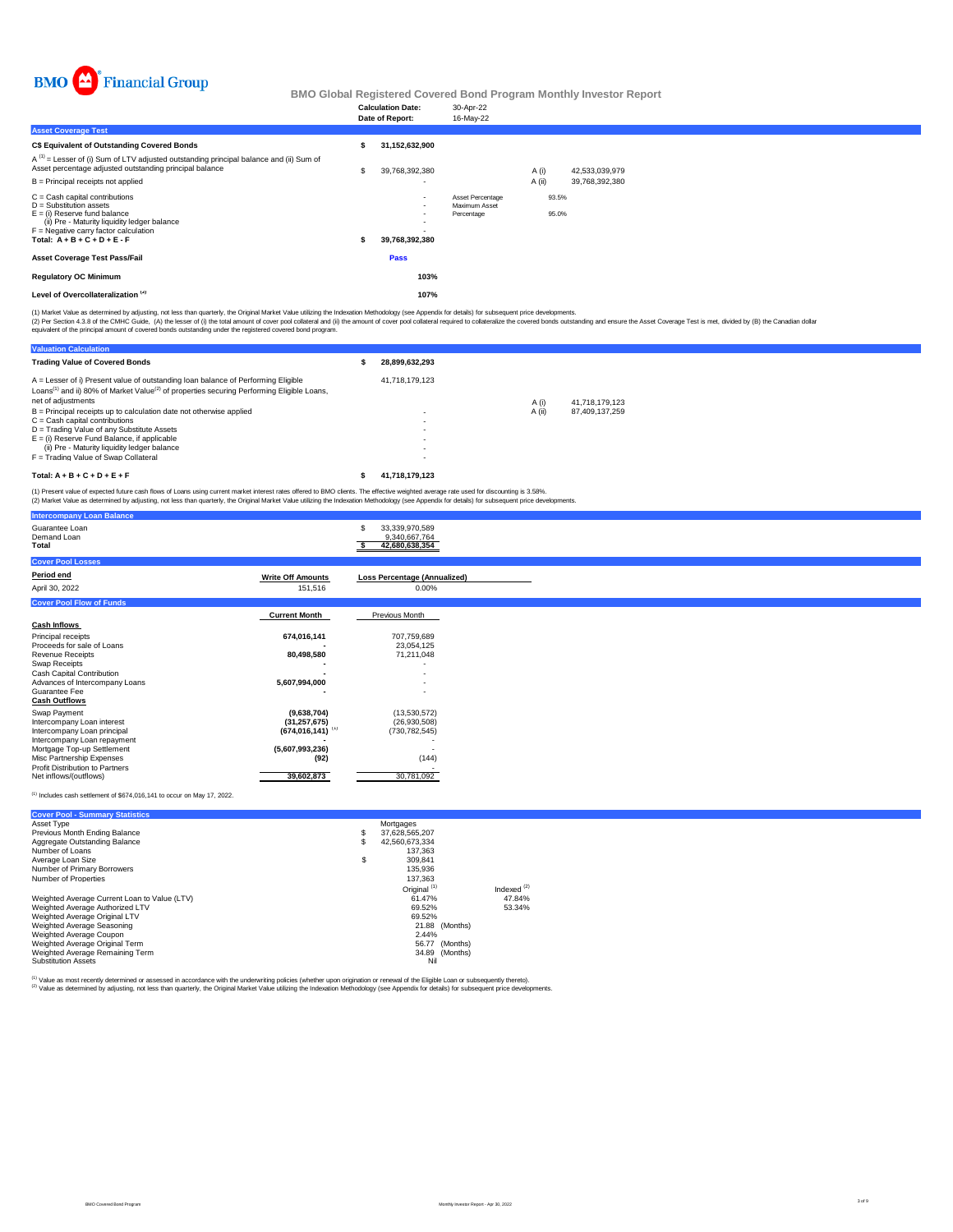

# **Calculation Date:** 30-Apr-22 **BMO Global Registered Covered Bond Program Monthly Investor Report**

|                                                         | Date of Report:             | 16-May-22                |                                                    |                                  |  |
|---------------------------------------------------------|-----------------------------|--------------------------|----------------------------------------------------|----------------------------------|--|
| <b>Cover Pool - Delinguency Distribution</b>            |                             |                          |                                                    |                                  |  |
| <b>Aging Summary</b>                                    |                             |                          |                                                    |                                  |  |
| Current and less than 30 days past due                  | Number of Loans<br>137,072  | Percentage<br>99.79      | <b>Principal Balance</b><br>S                      | Percentage<br>99.85              |  |
| 30 - 59 days past due                                   | 42                          | 0.03                     | 42,495,098,206<br>\$<br>8,915,770                  | 0.02                             |  |
| 60 - 89 days past due                                   | 119                         | 0.09                     | 29.035.132<br>s.                                   | 0.07                             |  |
| 90 or more days past due                                | 130                         | 0.09                     | 27,624,226                                         | 0.06                             |  |
| <b>Grand Total</b>                                      | 137,363                     | 100.00                   | s<br>42,560,673,334                                | 100.00                           |  |
| <b>Cover Pool - Provincial Distribution</b>             |                             |                          |                                                    |                                  |  |
|                                                         |                             |                          |                                                    |                                  |  |
| Province<br>Alberta                                     | Number of Loans<br>15,150   | Percentage<br>11.03      | <b>Principal Balance</b><br>3,799,447,468<br>\$    | Percentage<br>8.93               |  |
| <b>British Columbia</b>                                 | 22,512                      | 16.39                    | 9,290,338,249<br>\$                                | 21.83                            |  |
| Manitoba                                                | 1,953                       | 1.42                     | 373,931,620<br>s                                   | 0.88                             |  |
| New Brunswick                                           | 2,279                       | 1.66                     | S<br>322,631,613                                   | 0.76                             |  |
| Newfoundland                                            | 3,578                       | 2.60                     | 562,344,057<br>\$                                  | 1.32                             |  |
| Northwest Territories & Nunavut                         | 114                         | 0.08                     | \$<br>23,685,252                                   | 0.06                             |  |
| Nova Scotia<br>Ontario                                  | 4,175<br>64,338             | 3.04<br>46.84            | \$<br>798,279,250<br>\$<br>22,442,624,509          | 1.88<br>52.73                    |  |
| Prince Edward Island                                    | 685                         | 0.50                     | S<br>120,180,313                                   | 0.28                             |  |
| Quebec                                                  | 20.136                      | 14.66                    | 4,353,707,612<br>£.                                | 10.23                            |  |
| Saskatchewan                                            | 2,290                       | 1.67                     | 434,680,551<br>\$                                  | 1.02                             |  |
| Yukon Territories                                       | 153                         | 0.11                     | 38,822,843                                         | 0.09                             |  |
| <b>Grand Total</b>                                      | 137,363                     | 100.00                   | $\overline{\mathbf{s}}$<br>42,560,673,334          | 100.00                           |  |
| <b>Cover Pool - Credit Score Distribution</b>           |                             |                          |                                                    |                                  |  |
|                                                         |                             |                          |                                                    |                                  |  |
| <b>Credit Score</b><br>Score Unavailable                | Number of Loans<br>1,877    | Percentage<br>1.37       | <b>Principal Balance</b><br>608,588,493<br>s       | Percentage<br>1.43               |  |
| Less than 600                                           | 1,220                       | 0.89                     | 273,880,922<br>s                                   | 0.64                             |  |
| $600 - 650$                                             | 2,669                       | 1.94                     | 774,804,652<br>S                                   | 1.82                             |  |
| 651 - 700                                               | 8,127                       | 5.92                     | \$<br>2,500,296,960                                | 5.87                             |  |
| 701 - 750                                               | 15,587                      | 11.35                    | \$<br>4,946,661,761                                | 11.62                            |  |
| 751 - 800                                               | 23,004                      | 16.75                    | \$<br>7,721,658,107                                | 18.14                            |  |
| 801 and Above<br><b>Grand Total</b>                     | 84,879<br>137,363           | 61.79<br>100.00          | \$<br>25,734,782,438<br><b>s</b><br>42,560,673,334 | 60.47<br>100.00                  |  |
|                                                         |                             |                          |                                                    |                                  |  |
|                                                         |                             |                          |                                                    |                                  |  |
| <b>Cover Pool - Rate Type Distribution</b>              |                             |                          |                                                    |                                  |  |
|                                                         |                             |                          |                                                    |                                  |  |
| <b>Rate Type</b>                                        | <b>Number of Loans</b>      | Percentage               | <b>Principal Balance</b>                           | Percentage                       |  |
| Fixed                                                   | 105.368                     | 76.71                    | 29,872,898,690<br>s                                | 70.19                            |  |
| Variable                                                | 31,995                      | 23.29                    | 12,687,774,644                                     | 29.81                            |  |
| <b>Grand Total</b>                                      | 137,363                     | 100.00                   | $\frac{\mathbb{S}}{\mathbb{S}}$<br>42,560,673,334  | 100.00                           |  |
| <b>Cover Pool - Mortgage Asset Type Distribution</b>    |                             |                          |                                                    |                                  |  |
| <b>Mortgage Asset Type</b>                              |                             |                          |                                                    |                                  |  |
|                                                         | Number of Loans             | Percentage               | <b>Principal Balance</b>                           | Percentage                       |  |
| Conventional Amortizing Mortgages<br><b>Grand Total</b> | 137,363<br>137,363          | 100.00<br>100.00         | \$<br>42,560,673,334<br><b>s</b><br>42,560,673,334 | 100.00<br>100.00                 |  |
|                                                         |                             |                          |                                                    |                                  |  |
| <b>Cover Pool - Occupancy Type Distribution</b>         |                             |                          |                                                    |                                  |  |
| <b>Occupancy Type</b>                                   |                             |                          |                                                    |                                  |  |
| Owner Occupied                                          | Number of Loans<br>105,177  | Percentage<br>76.57      | <b>Principal Balance</b><br>\$<br>33,455,714,174   | Percentage<br>78.61              |  |
| Non-Owner Occupied                                      | 32,186                      | 23.43                    | 9,104,959,160<br>\$                                | 21.39                            |  |
| <b>Grand Total</b>                                      | 137,363                     | 100.00                   | ्ड<br>42,560,673,334                               | 100.00                           |  |
| <b>Cover Pool - Mortgage Rate Distribution</b>          |                             |                          |                                                    |                                  |  |
|                                                         |                             |                          |                                                    |                                  |  |
| Mortgage Rate (%)<br>Less than 1.00                     | <b>Number of Loans</b><br>4 | Percentage<br>0.00       | <b>Principal Balance</b><br>\$<br>1,221,451        | Percentage<br>0.00               |  |
| $1.00 - 3.99$                                           | 136,083                     | 99.07                    | 42,311,109,512<br>s                                | 99.41                            |  |
| $4.00 - 4.49$                                           | 285                         | 0.21                     | \$<br>58,746,535                                   | 0.14                             |  |
| $4.50 - 4.99$                                           | 472                         | 0.34                     | 100,669,346<br>s.                                  | 0.24                             |  |
| $5.00 - 5.49$                                           | 166                         | 0.12                     | \$<br>31,968,346                                   | 0.08                             |  |
| $5.50 - 5.99$<br>$6.00 - 6.49$                          | $\overline{2}$              | 0.00                     | \$<br>278,798<br>\$                                | 0.00<br>$\overline{\phantom{a}}$ |  |
| $6.50 - 6.99$                                           | $\overline{\phantom{a}}$    |                          | \$                                                 | $\overline{\phantom{a}}$         |  |
| $7.00 - 7.49$                                           | 350                         | 0.25                     | 55,839,055<br>\$                                   | 0.13                             |  |
| $7.50 - 7.99$                                           | $\overline{\phantom{a}}$    | $\overline{\phantom{a}}$ | s                                                  | $\overline{\phantom{a}}$         |  |
| 8.00 and Above<br><b>Grand Total</b>                    | 137,363                     | 0.00<br>100.00           | 840,292<br>42,560,673,334<br>\$                    | 0.00<br>100.00                   |  |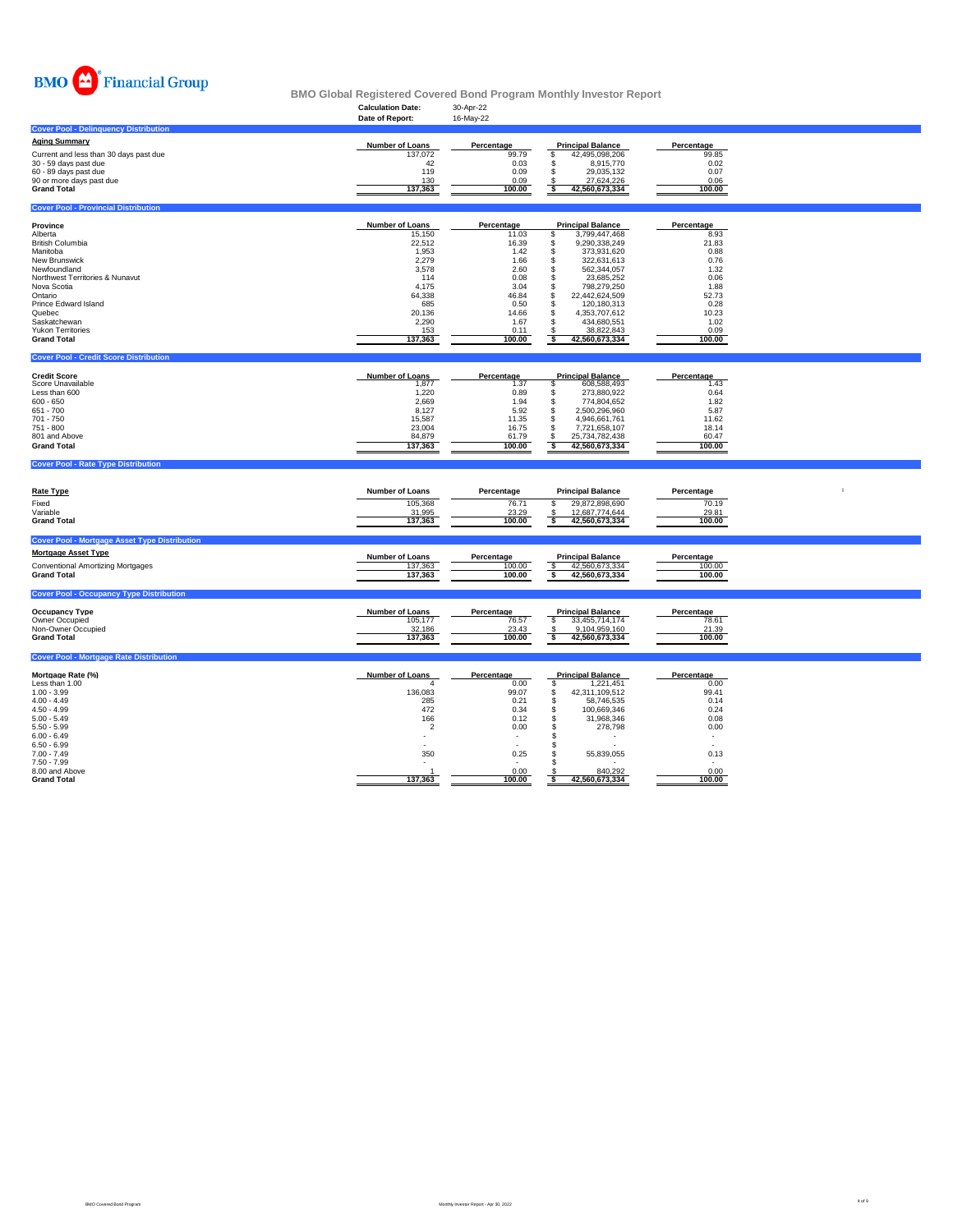

## **Calculation Date:** 30-Apr-22 **BMO Global Registered Covered Bond Program Monthly Investor Report**

|                                           | Date of Report:        | 16-May-22  |                          |            |
|-------------------------------------------|------------------------|------------|--------------------------|------------|
| Cover Pool - Indexed LTV Distribution (1) |                        |            |                          |            |
| Indexed LTV (%)                           | <b>Number of Loans</b> | Percentage | <b>Principal Balance</b> | Percentage |
| 20.00 and Below                           | 18,717                 | 13.63      | 2,153,845,833            | 5.06       |
| 20.01 - 25.00                             | 9,167                  | 6.67       | 2.114.856.506            | 4.97       |
| 25.01 - 30.00                             | 11,407                 | 8.30       | 2.821.322.347            | 6.63       |
| $30.01 - 35.00$                           | 11,779                 | 8.58       | 3,172,744,176            | 7.45       |
| 35.01 - 40.00                             | 11.616                 | 8.46       | 3.434.913.976            | 8.07       |
| $40.01 - 45.00$                           | 11.912                 | 8.67       | 3.847.137.298            | 9.04       |
| 45.01 - 50.00                             | 12.224                 | 8.90       | 4.256.459.564            | 10.00      |
| $50.01 - 55.00$                           | 13.685                 | 9.96       | 5.040.737.165            | 11.84      |
| 55.01 - 60.00                             | 12.339                 | 8.98       | 4.742.125.961            | 11.14      |
| 60.01 - 65.00                             | 10,322                 | 7.51       | 4,426,264,317            | 10.40      |
| 65.01 - 70.00                             | 6,116                  | 4.45       | 2,618,144,291            | 6.15       |
| 70.01 - 75.00                             | 5,015                  | 3.65       | 2,453,635,807            | 5.77       |
| 75.01 - 80.00                             | 3,063                  | 2.23       | 1,478,252,244            | 3.47       |
| 80.01 and Above                           |                        | 0.00       | 233.849                  | 0.00       |
| <b>Grand Total</b>                        | 137.363                | 100.00     | 42.560.673.334           | 100.00     |

(1) Value as determined by adjusting, not less than quarterly, the Original Market Value utilizing the Indexation Methodology (see Appendix for details) for subsequent price developments.

| <b>Cover Pool - Remaining Term Distribution</b> |                        |            |                          |            |
|-------------------------------------------------|------------------------|------------|--------------------------|------------|
| <b>Months to Maturity</b>                       | <b>Number of Loans</b> | Percentage | <b>Principal Balance</b> | Percentage |
| Less than 12.00                                 | 18.568                 | 13.52      | 4.846.955.108            | 11.39      |
| 12.00 - 23.99                                   | 26,419                 | 19.23      | 7.423.383.613            | 17.44      |
| 24.00 - 35.99                                   | 20,901                 | 15.22      | 6.093.484.065            | 14.32      |
| 36.00 - 47.99                                   | 40,551                 | 29.52      | 12.813.180.407           | 30.11      |
| 48.00 - 59.99                                   | 29,199                 | 21.26      | 10.935.841.335           | 25.69      |
| 60.00 - 71.99                                   | 1,592                  | 1.16       | 418.706.197              | 0.98       |
| 72.00 - 83.99                                   | 57                     | 0.04       | 9.568.745                | 0.02       |
| 84.00 - 119.99                                  | 68                     | 0.05       | 18.259.734               | 0.04       |
| 120,00 and above                                |                        | 0.01       | 1.294.131                | 0.00       |
| <b>Grand Total</b>                              | 137,363                | 100.00     | 42,560,673,334           | 100.00     |
|                                                 |                        |            |                          |            |

| <b>Remaining Principal Balance (C\$)</b>       | <b>Number of Loans</b> | Percentage | <b>Principal Balance</b> | Percentage |
|------------------------------------------------|------------------------|------------|--------------------------|------------|
| 99,999 and Below                               | 19.764                 | 14.39      | 1.193.090.587            | 2.80       |
| 100.000 - 199.999                              | 35,207                 | 25.63      | 5.319.404.190            | 12.50      |
| 200.000 - 299.999                              | 29.470                 | 21.45      | 7.289.968.668            | 17.13      |
| 300.000 - 399.999                              | 18.934                 | 13.78      | 6.562.252.490            | 15.42      |
| 400.000 - 499.999                              | 12.202                 | 8.88       | 5.458.756.514            | 12.83      |
| 500.000 - 599.999                              | 7.575                  | 5.51       | 4.145.261.099            | 9.74       |
| 600.000 - 699.999                              | 4.683                  | 3.41       | 3.027.332.878            | 7.11       |
| 700.000 - 799.999                              | 2.998                  | 2.18       | 2.239.327.898            | 5.26       |
| 800.000 - 899.999                              | 1.947                  | 1.42       | 1.650.398.546            | 3.88       |
| 900.000 - 999.999                              | 1,399                  | 1.02       | 1,326,515,888            | 3.12       |
| 1.000.000 - 1.499.999                          | 2.407                  | 1.75       | 2.850.927.682            | 6.70       |
| 1.500.000 - 2.000.000                          | 524                    | 0.38       | 894.502.817              | 2.10       |
| 2,000,000 - 3,000,000                          | 253                    | 0.18       | 602.934.078              | 1.42       |
| 3,000,000 and Above                            |                        |            |                          | $\sim$     |
|                                                | 137,363                | 100.00     | 42,560,673,334           | 100.00     |
|                                                |                        |            |                          |            |
| <b>Cover Pool - Property Type Distribution</b> |                        |            |                          |            |

| <b>Number of Loans</b> | Percentage |                |                          | Percentage |
|------------------------|------------|----------------|--------------------------|------------|
| 28,528                 | 20.77      | 7.046.476.675  |                          | 16.56      |
| 6.604                  | 4.81       | 2.008.463.554  |                          | 4.72       |
| 90.926                 | 66.19      | 29.881.223.586 |                          | 70.21      |
| 11.305                 | 8.23       | 3.624.509.519  |                          | 8.52       |
| 137.363                | 100.00     | 42.560.673.334 |                          | 100.00     |
|                        |            |                | <b>Principal Balance</b> |            |

*Note: Percentages and totals in the above tables may not add exactly due to rounding.*

**ng Principal Ba** 

|          |                 | <b>Aging Summary</b> |                                    |  |               |  |               |  |               |               |
|----------|-----------------|----------------------|------------------------------------|--|---------------|--|---------------|--|---------------|---------------|
|          |                 |                      | <b>Current and</b><br>less than 30 |  | 30 to 59      |  | 60 to 89      |  | 90 or more    |               |
| Province | Indexed LTV (%) |                      | days past due                      |  | days past due |  | days past due |  | days past due | Total         |
| Alberta  | 20.00 and Below |                      | 104,932,350                        |  |               |  | 178,585       |  | 312,983       | 105,423,919   |
|          | $20.01 - 25$    |                      | 76.287.963                         |  |               |  |               |  | 1.045.390     | 77,333,353    |
|          | $25.01 - 30$    |                      | 122.743.171                        |  | 113.681       |  | 236.225       |  | 360.683       | 123.453.759   |
|          | $30.01 - 35$    |                      | 141.057.758                        |  |               |  | 345.222       |  | 225.413       | 141.628.394   |
|          | $35.01 - 40$    |                      | 175,226,109                        |  |               |  | 319,079       |  | 1.050.131     | 176.595.320   |
|          | $40.01 - 45$    |                      | 216.466.035                        |  | 228.122       |  |               |  | 665.948       | 217.360.105   |
|          | $45.01 - 50$    |                      | 278.960.971                        |  | 187.050       |  |               |  | 725.626       | 279.873.647   |
|          | $50.01 - 55$    |                      | 366.810.102                        |  | 168,099       |  | 650.178       |  | 730.485       | 368.358.865   |
|          | $55.01 - 60$    |                      | 400,222,366                        |  | 426,143       |  | 284,261       |  | 169.035       | 401,101,805   |
|          | $60.01 - 65$    |                      | 508.016.407                        |  | 299,292       |  | 561.870       |  | 945.720       | 509,823,289   |
|          | $65.01 - 70$    |                      | 679.396.187                        |  |               |  | 1,872,324     |  | 506.332       | 681.774.842   |
|          | $70.01 - 75$    |                      | 529.075.576                        |  |               |  | 908.075       |  | 595,122       | 530, 578, 773 |
|          | $75.01 - 80$    |                      | 185.907.550                        |  |               |  |               |  |               | 185.907.550   |
|          | 80.01 and Above |                      |                                    |  |               |  |               |  | 233,849       | 233,849       |
|          |                 |                      | 3,785,102,546                      |  | 1,422,388     |  | 5,355,819     |  | 7,566,716     | 3,799,447,468 |

|                  |                 | <b>Aging Summary</b> |                                    |  |               |  |                            |  |                            |  |               |  |
|------------------|-----------------|----------------------|------------------------------------|--|---------------|--|----------------------------|--|----------------------------|--|---------------|--|
| Province         | Indexed LTV (%) |                      | <b>Current and</b><br>less than 30 |  | 30 to 59      |  | 60 to 89                   |  | 90 or more                 |  | Total         |  |
| British Columbia | 20.00 and Below |                      | days past due<br>604.267.582       |  | days past due |  | days past due<br>1.201.224 |  | days past due<br>1.301.747 |  | 606.770.554   |  |
|                  |                 |                      |                                    |  |               |  |                            |  |                            |  |               |  |
|                  | $20.01 - 25$    |                      | 631.089.563                        |  |               |  | 224.242                    |  | 492.836                    |  | 631.806.641   |  |
|                  | $25.01 - 30$    |                      | 702.801.819                        |  | 786.915       |  | 1.768.365                  |  | 1.492.354                  |  | 706.849.454   |  |
|                  | $30.01 - 35$    |                      | 629.387.003                        |  | 229.007       |  |                            |  | 365.154                    |  | 629.981.164   |  |
|                  | $35.01 - 40$    |                      | 700.955.853                        |  |               |  |                            |  | 595.343                    |  | 701.551.196   |  |
|                  | $40.01 - 45$    |                      | 728.281.026                        |  |               |  | 376.894                    |  | 576,536                    |  | 729.234.455   |  |
|                  | $45.01 - 50$    |                      | 859.152.835                        |  |               |  |                            |  |                            |  | 859.152.835   |  |
|                  | $50.01 - 55$    |                      | .014.407.350                       |  | 344.272       |  |                            |  |                            |  | 1.014.751.622 |  |
|                  | $55.01 - 60$    |                      | 040.371.243                        |  |               |  | 1.506.161                  |  |                            |  | 1.041.877.404 |  |
|                  | $60.01 - 65$    |                      | .063.798.266                       |  |               |  | 381.168                    |  | 629.733                    |  | 1,064,809,168 |  |
|                  | $65.01 - 70$    |                      | 587.917.477                        |  |               |  |                            |  | 1.266.007                  |  | 589.183.484   |  |
|                  | $70.01 - 75$    |                      | 378,900,888                        |  |               |  |                            |  |                            |  | 378,900,888   |  |
|                  | $75.01 - 80$    |                      | 335.469.384                        |  |               |  |                            |  |                            |  | 335.469.384   |  |
|                  | 80.01 and Above |                      |                                    |  |               |  |                            |  |                            |  |               |  |
|                  |                 |                      | 9.276.800.290                      |  | 1.360.194     |  | 5.458.054                  |  | 6,719,710                  |  | 9.290.338.249 |  |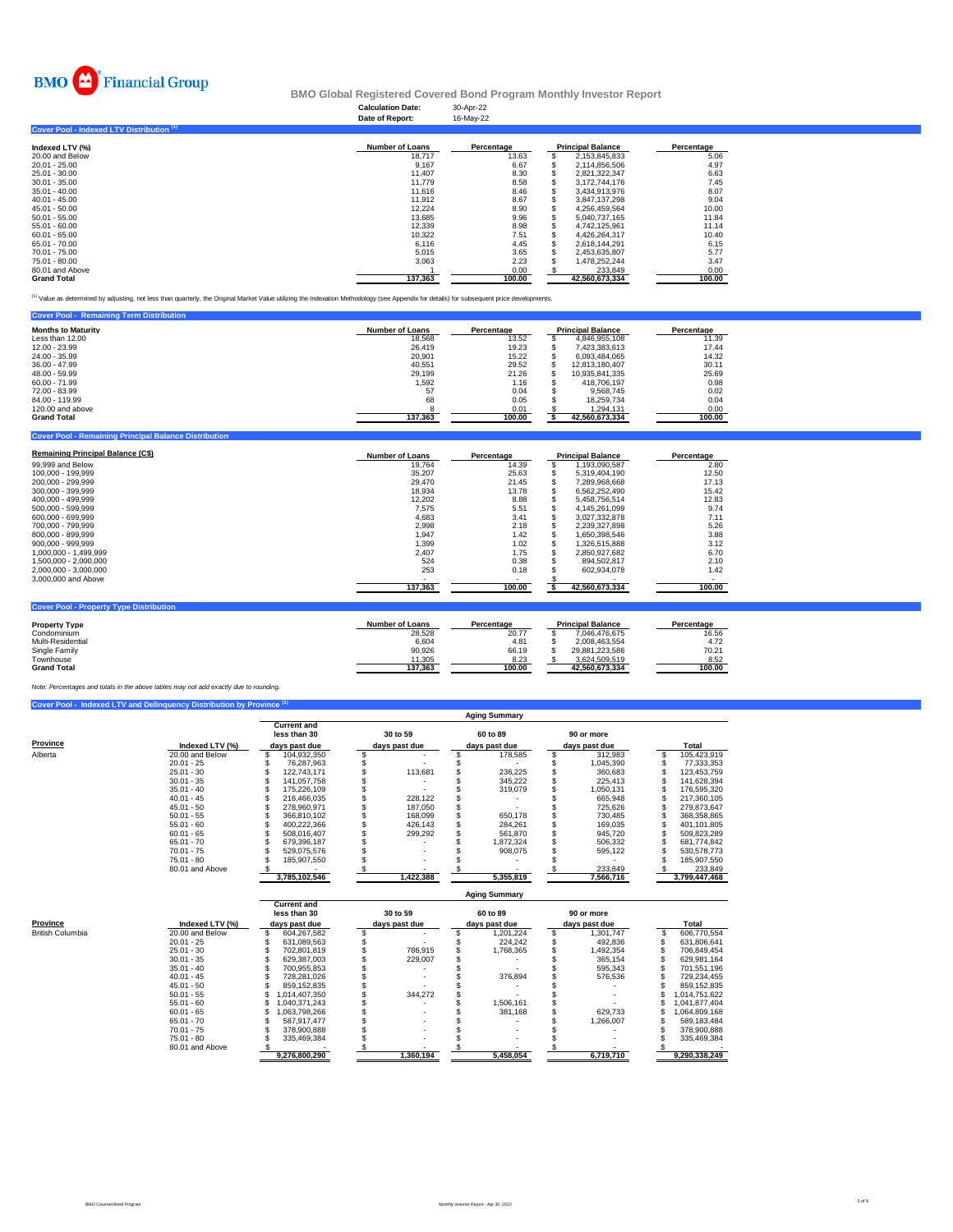

## **Calculation Date:** 30-Apr-22 **BMO Global Registered Covered Bond Program Monthly Investor Report**

|                                   |                                    |                                      | Date of Report:                | 16-May-22                      |                                  |                                      |
|-----------------------------------|------------------------------------|--------------------------------------|--------------------------------|--------------------------------|----------------------------------|--------------------------------------|
|                                   |                                    |                                      |                                | <b>Aging Summary</b>           |                                  |                                      |
|                                   |                                    | <b>Current and</b>                   |                                |                                |                                  |                                      |
|                                   |                                    | less than 30                         | 30 to 59                       | 60 to 89                       | 90 or more                       |                                      |
| <b>Province</b>                   | Indexed LTV (%)                    | days past due                        | days past due                  | days past due                  | days past due                    | Total                                |
| Manitoba                          | 20.00 and Below                    | \$<br>9,521,795                      | \$                             | \$                             | \$                               | S<br>9,521,795                       |
|                                   | $20.01 - 25$<br>$25.01 - 30$       | \$<br>7,418,197<br>S<br>13,593,435   | \$<br>\$                       | \$<br>\$                       | \$<br>\$<br>57,757               | \$<br>7,418,197<br>\$<br>13,651,192  |
|                                   | $30.01 - 35$                       | s<br>13,136,476                      | \$                             | \$                             | \$                               | s<br>13,136,476                      |
|                                   | $35.01 - 40$                       | \$<br>20,359,292                     | \$<br>136,432                  | \$                             | \$                               | \$<br>20,495,725                     |
|                                   | $40.01 - 45$<br>$45.01 - 50$       | \$<br>29,475,481<br>\$<br>32,707,406 | \$                             | \$<br>S                        | 152,004<br>\$<br>\$              | \$<br>29,627,484<br>32,931,871       |
|                                   | $50.01 - 55$                       | \$<br>47,561,457                     | \$<br>224,466<br>\$            | \$<br>398,424                  | \$                               | \$<br>\$<br>47,959,881               |
|                                   | $55.01 - 60$                       | \$<br>54,736,453                     | \$                             | \$<br>225,199                  | \$<br>482,977                    | \$<br>55,444,628                     |
|                                   | $60.01 - 65$                       | \$<br>57,776,976                     | \$                             | \$                             | \$<br>430,572                    | \$<br>58,207,548                     |
|                                   | $65.01 - 70$<br>$70.01 - 75$       | \$<br>51,281,539<br>s<br>15,877,008  | \$<br>\$                       | \$<br>\$                       | \$<br>\$                         | \$<br>51,281,539<br>s<br>15,877,008  |
|                                   | 75.01 - 80                         | \$<br>18,378,274                     | \$.                            | \$                             | s                                | S<br>18,378,274                      |
|                                   | 80.01 and Above                    | s                                    | \$                             | \$                             | \$                               | s                                    |
|                                   |                                    | 371.823.788                          | 360,898                        | 623,623                        | 1,123,310                        | 373,931,620                          |
|                                   |                                    |                                      |                                | <b>Aging Summary</b>           |                                  |                                      |
|                                   |                                    | <b>Current and</b>                   |                                |                                |                                  |                                      |
|                                   |                                    | less than 30                         | 30 to 59                       | 60 to 89                       | 90 or more                       |                                      |
| Province                          | Indexed LTV (%)                    | days past due                        | days past due                  | days past due                  | days past due                    | Total                                |
| New Brunswick                     | 20.00 and Below                    | \$<br>9,406,726                      | \$<br>19,163                   | \$                             | \$<br>25,580                     | \$<br>9,451,468                      |
|                                   | $20.01 - 25$                       | \$<br>9,207,963                      | \$                             | \$                             | \$<br>180,477                    | \$<br>9,388,440                      |
|                                   | $25.01 - 30$<br>$30.01 - 35$       | \$<br>17,010,254<br>\$<br>19,122,349 | \$<br>92,480<br>\$             | \$<br>34,755<br>\$             | \$<br>33,415<br>\$               | \$<br>17,170,903<br>\$<br>19,122,349 |
|                                   | $35.01 - 40$                       | \$<br>20,426,159                     | \$<br>$\overline{\phantom{a}}$ | \$<br>÷                        | \$<br>$\overline{a}$             | \$<br>20,426,159                     |
|                                   | $40.01 - 45$                       | \$<br>21,373,069                     | \$                             | \$<br>$\overline{\phantom{a}}$ | \$                               | \$<br>21,373,069                     |
|                                   | $45.01 - 50$<br>$50.01 - 55$       | \$<br>28,020,458<br>\$               | \$<br>170,852<br>\$            | \$<br>S<br>200,344             | 56,090<br>\$<br>\$               | \$<br>28,247,400                     |
|                                   | $55.01 - 60$                       | 39,298,842<br>s<br>51,571,668        | \$<br>121,149                  | \$<br>169,422                  | 73,151<br>\$                     | \$<br>39,572,336<br>\$<br>51,862,238 |
|                                   | $60.01 - 65$                       | \$<br>44,731,181                     | \$                             | \$                             | s                                | \$<br>44,731,181                     |
|                                   | $65.01 - 70$                       | \$<br>19,436,754                     | \$                             | \$                             | S                                | S<br>19,436,754                      |
|                                   | $70.01 - 75$<br>75.01 - 80         | s<br>18.061.833<br>23,787,482<br>s   | \$<br>\$                       | S<br>S                         | \$<br>S                          | s<br>18,061,833<br>s<br>23,787,482   |
|                                   | 80.01 and Above                    |                                      | S                              |                                |                                  |                                      |
|                                   |                                    | 321,454,738                          | 403,642                        | 404,520                        | 368,713                          | 322,631,613                          |
|                                   |                                    |                                      |                                |                                |                                  |                                      |
|                                   |                                    | <b>Current and</b>                   |                                | <b>Aging Summary</b>           |                                  |                                      |
|                                   |                                    | less than 30                         | 30 to 59                       | 60 to 89                       | 90 or more                       |                                      |
| Province                          | Indexed LTV (%)                    | days past due                        | days past due                  | days past due                  | days past due                    | Total                                |
| Newfoundland                      | 20.00 and Below                    | \$<br>19,752,029                     | \$                             | 89,577<br>\$                   | \$                               | 19,841,606<br>s                      |
|                                   | $20.01 - 25$                       | s<br>16,446,103                      | \$<br>89,556                   | \$<br>125,983                  | \$                               | \$<br>16,661,642                     |
|                                   | $25.01 - 30$                       | \$<br>43,495,116                     | \$<br>$\overline{a}$           | \$<br>401,351                  | \$<br>93,292                     | \$<br>43,989,759                     |
|                                   | $30.01 - 35$<br>$35.01 - 40$       | \$<br>59,088,026<br>\$<br>54,923,859 | \$<br>\$                       | \$<br>755,301<br>\$<br>601,093 | \$<br>1,019,580<br>\$<br>998,137 | \$<br>60,862,907<br>\$<br>56,523,089 |
|                                   | $40.01 - 45$                       | \$<br>50,858,057                     | \$<br>267,261                  | \$<br>120,963                  | \$<br>213,092                    | \$<br>51,459,373                     |
|                                   | $45.01 - 50$                       | \$<br>55,009,544                     | \$                             | \$                             | \$<br>224,394                    | s<br>S<br>55,233,938                 |
|                                   | $50.01 - 55$                       | \$<br>71,018,204                     | \$                             | \$                             | \$<br>368,986                    | 71,387,190                           |
|                                   | $55.01 - 60$<br>$60.01 - 65$       | \$<br>87,210,804<br>\$<br>48,606,308 | \$<br>\$                       | \$<br>\$                       | \$<br>122,101<br>S               | \$<br>87,332,905<br>\$<br>48,606,308 |
|                                   | $65.01 - 70$                       | S<br>18,252,381                      | \$                             | \$                             | \$                               | \$<br>18,252,381                     |
|                                   | $70.01 - 75$                       | s<br>17,373,237                      | \$                             | S                              | s                                | s<br>17,373,237                      |
|                                   | 75.01 - 80<br>80.01 and Above      | s<br>14,819,720                      | \$.                            | S<br>S                         | S                                | S<br>14,819,720                      |
|                                   |                                    | 556,853,387                          | \$<br>356,817                  | 2,094,268                      | 3,039,583                        | S<br>562,344,057                     |
|                                   |                                    |                                      |                                |                                |                                  |                                      |
|                                   |                                    |                                      |                                | <b>Aging Summary</b>           |                                  |                                      |
|                                   |                                    | <b>Current and</b><br>less than 30   | 30 to 59                       | 60 to 89                       | 90 or more                       |                                      |
| <b>Province</b>                   | Indexed LTV (%)                    | days past due                        | days past due                  | days past due                  | days past due                    | Total                                |
| Northwest Territories and Nunavut | 20.00 and Below                    | \$<br>1,555,604                      | \$                             | \$                             | s                                | \$<br>1,555,604                      |
|                                   | $20.01 - 25$                       | \$<br>1,140,868                      | \$                             |                                | \$                               | \$<br>1,140,868                      |
|                                   | $25.01 - 30$                       | \$<br>2,850,869                      | \$                             | \$\$                           | \$                               | 2,850,869                            |
|                                   | $30.01 - 35$<br>$35.01 - 40$       | \$<br>1,694,583<br>\$<br>1,691,547   | \$                             | \$                             | \$<br>\$                         | \$<br>1,694,583<br>\$<br>1,691,547   |
|                                   | $40.01 - 45$                       | \$<br>1,077,758                      | \$                             | \$                             | \$                               | \$<br>1,077,758                      |
|                                   | $45.01 - 50$                       | \$<br>1,454,578                      | \$                             | \$<br>176,313                  | \$                               | \$<br>1,630,890                      |
|                                   | $50.01 - 55$<br>$55.01 - 60$       | \$<br>3,907,098<br>\$<br>2,490,133   | \$<br>\$                       | \$<br>\$                       | \$<br>\$                         | \$<br>3,907,098<br>\$<br>2,490,133   |
|                                   | $60.01 - 65$                       | \$<br>3,406,380                      | \$                             | \$                             | \$                               | Ŝ<br>3,406,380                       |
|                                   | 65.01 - 70                         | S<br>525,360                         | \$                             | \$                             | \$                               | S<br>525,360                         |
|                                   | 70.01 - 75                         | 990,514                              |                                |                                |                                  | 990,514                              |
|                                   | $75.01 - 80$<br>80.01 and Above    | \$<br>723,649<br>S                   | \$<br>\$                       | \$<br>S                        | \$<br>s                          | \$<br>723,649<br>S                   |
|                                   |                                    | 23,508,940                           | \$                             | \$<br>176,313                  | \$                               | 23,685,252<br>-S                     |
|                                   |                                    |                                      |                                |                                |                                  |                                      |
|                                   |                                    |                                      |                                | <b>Aging Summary</b>           |                                  |                                      |
|                                   |                                    | <b>Current and</b><br>less than 30   | 30 to 59                       | 60 to 89                       | 90 or more                       |                                      |
| <b>Province</b>                   |                                    |                                      |                                |                                |                                  |                                      |
| Nova Scotia                       | Indexed LTV (%)<br>20.00 and Below | days past due<br>S<br>30.184.947     | days past due<br>\$<br>17,935  | days past due<br>\$            | days past due<br>\$              | Total<br>30,202,882<br>S             |
|                                   | $20.01 - 25$                       | \$<br>28,852,302                     | \$<br>$\overline{\phantom{a}}$ | \$                             | 58,277<br>\$                     | \$<br>28,910,579                     |
|                                   | $25.01 - 30$                       | 50,824,857<br>\$                     | \$<br>$\overline{\phantom{a}}$ | \$<br>$\overline{\phantom{a}}$ | \$                               | \$<br>50,824,857                     |
|                                   | $30.01 - 35$<br>$35.01 - 40$       | \$<br>77,443,398<br>\$<br>89.295.057 | \$<br>75,845<br>\$             | \$<br>65,769<br>\$<br>549,511  | \$<br>28,442<br>\$               | \$<br>77,613,453<br>\$<br>89,844,569 |
|                                   | $40.01 - 45$                       | \$<br>80,598,078                     | \$                             | \$                             | s                                | \$<br>80,598,078                     |
|                                   | $45.01 - 50$                       | \$<br>91,328,122                     | \$                             | \$                             | s                                | 91,328,122<br>\$                     |
|                                   | $50.01 - 55$                       | \$<br>83,765,142                     | \$                             | \$                             | s                                | \$<br>83,765,142                     |
|                                   | $55.01 - 60$<br>$60.01 - 65$       | 90,607,351<br>\$<br>\$<br>59,000,535 | \$<br>\$                       | \$<br>\$                       | \$<br>\$                         | 90,607,351<br>S<br>s<br>59,000,535   |
|                                   | $65.01 - 70$                       | \$<br>43,650,103                     | \$                             | \$                             | s                                | \$<br>43,650,103                     |
|                                   | $70.01 - 75$                       | \$<br>46,742,079                     | \$                             | \$                             | \$                               | \$<br>46,742,079                     |
|                                   | $75.01 - 80$                       | 25,191,499<br>\$                     | \$                             | \$                             | S                                | \$<br>25,191,499                     |
|                                   | 80.01 and Above                    | s<br>797,483,471                     | \$<br>93,780                   | S<br>615,280                   | \$<br>86,719                     | s<br>798,279,250                     |
|                                   |                                    |                                      |                                |                                |                                  |                                      |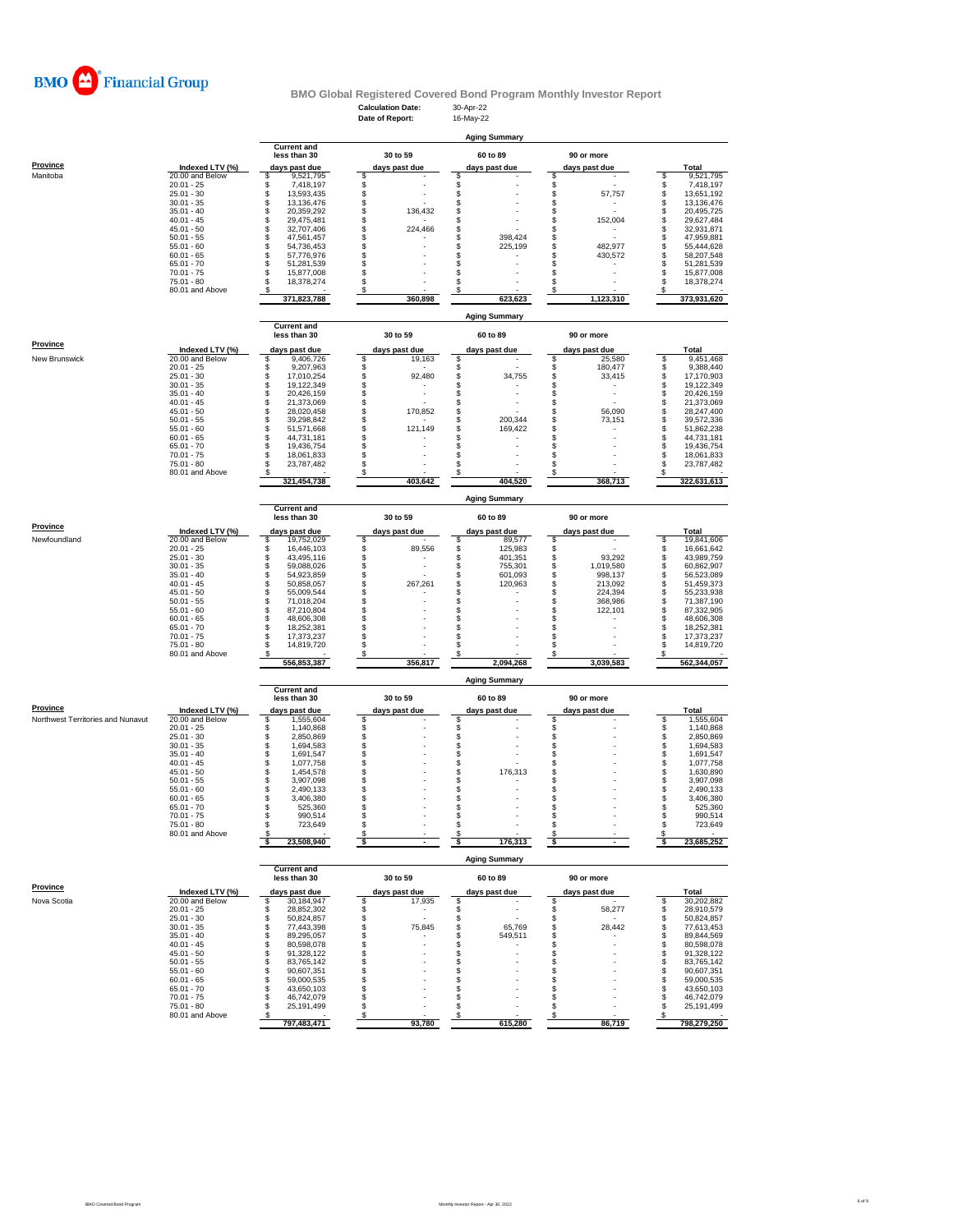

# **BMO Global Registered Covered Bond Program Monthly Investor Report**<br>Calculation Date: 30-Apr-22<br>**Referent:** 16-May-22

|                      |                                    |                                            | <b>Calculation Date:</b>         | 30-Apr-22                        |                                  |                                             |
|----------------------|------------------------------------|--------------------------------------------|----------------------------------|----------------------------------|----------------------------------|---------------------------------------------|
|                      |                                    |                                            | Date of Report:                  | 16-May-22                        |                                  |                                             |
|                      |                                    |                                            |                                  | <b>Aging Summary</b>             |                                  |                                             |
|                      |                                    | <b>Current and</b><br>less than 30         | 30 to 59                         | 60 to 89                         | 90 or more                       |                                             |
| <b>Province</b>      |                                    |                                            |                                  |                                  |                                  |                                             |
| Ontario              | Indexed LTV (%)<br>20.00 and Below | days past due<br>1,179,741,998<br>S        | days past due<br>\$<br>262,441   | days past due<br>733,928<br>\$   | days past due<br>513,194<br>\$   | Total<br>1,181,251,561<br>\$                |
|                      | $20.01 - 25$                       | 1,182,592,191<br>S                         | \$                               | \$<br>512,361                    | \$<br>398,735                    | \$<br>1,183,503,287                         |
|                      | $25.01 - 30$<br>$30.01 - 35$       | 1,570,722,379<br>S<br>\$<br>1,791,103,299  | \$<br>419,580<br>\$<br>1,452,820 | \$<br>573,837<br>\$<br>1,028,418 | \$<br>147,641<br>\$<br>688,322   | \$<br>1,571,863,436<br>\$<br>1,794,272,859  |
|                      | $35.01 - 40$                       | \$<br>1,873,955,910                        | \$<br>365,000                    | \$<br>1.700.017                  | \$<br>263,703                    | S<br>1,876,284,630                          |
|                      | $40.01 - 45$                       | \$<br>2,162,202,387                        | \$<br>1,236,875                  | \$<br>509,052                    | \$<br>857,184                    | \$<br>2,164,805,497                         |
|                      | $45.01 - 50$<br>$50.01 - 55$       | \$<br>2,303,783,783<br>\$<br>2,854,618,185 | \$<br>\$                         | \$<br>2,397,494<br>\$<br>702,521 | \$<br>\$<br>418,522              | \$<br>2,306,181,276<br>\$<br>2,855,739,228  |
|                      | $55.01 - 60$                       | \$<br>2,450,036,862                        | \$<br>154,036                    | \$<br>924,863                    | \$<br>923,331                    | \$<br>2,452,039,092                         |
|                      | $60.01 - 65$                       | 2,226,127,464<br>S                         | \$                               | \$                               | s                                | S<br>2,226,127,464                          |
|                      | $65.01 - 70$<br>$70.01 - 75$       | 914,437,289<br>1,256,324,077<br>S          | \$<br>\$                         | \$<br>\$                         | \$<br>s                          | 914,437,289<br>s<br>\$<br>1,256,324,077     |
|                      | 75.01 - 80                         | 659,794,813                                | \$                               | \$                               | s                                | 659,794,813<br>S                            |
|                      | 80.01 and Above                    |                                            | \$                               |                                  |                                  |                                             |
|                      |                                    | 22,425,440,636                             | 3,890,753                        | 9,082,490                        | 4,210,630                        | 22,442,624,509                              |
|                      |                                    |                                            |                                  | <b>Aging Summary</b>             |                                  |                                             |
|                      |                                    | <b>Current and</b><br>less than 30         | 30 to 59                         | 60 to 89                         | 90 or more                       |                                             |
| Province             |                                    |                                            |                                  |                                  |                                  |                                             |
| Prince Edward Island | Indexed LTV (%)<br>20.00 and Below | days past due<br>S<br>3,510,354            | days past due<br>\$              | days past due<br>\$              | <u>days past due</u><br>S        | Total<br>\$<br>3,510,354                    |
|                      | $20.01 - 25$                       | S<br>4,313,917                             |                                  | \$                               | \$                               | 4,313,917<br>\$                             |
|                      | $25.01 - 30$                       | \$<br>7,771,237                            | \$\$                             | \$<br>\$                         | \$                               | Ś.<br>7,771,237                             |
|                      | $30.01 - 35$<br>$35.01 - 40$       | \$<br>5,245,883<br>\$<br>4,946,077         | \$                               | \$                               | \$                               | \$<br>5,245,883<br>\$<br>4,946,077          |
|                      | $40.01 - 45$                       | s<br>10,122,659                            | \$                               | \$                               | S                                | \$<br>10,122,659                            |
|                      | $45.01 - 50$                       | \$<br>11,738,174                           |                                  | \$                               | \$                               | 11,738,174                                  |
|                      | $50.01 - 55$<br>$55.01 - 60$       | \$<br>20,347,616<br>\$<br>17,777,777       | \$<br>\$                         | \$<br>\$                         | \$<br>\$                         | \$<br>20,347,616<br>17,777,777              |
|                      | $60.01 - 65$                       | s<br>17,131,022                            | \$                               | \$                               | s                                | \$<br>\$<br>17,131,022                      |
|                      | $65.01 - 70$                       | S<br>5,857,522                             | \$                               | \$                               | s                                | 5,857,522                                   |
|                      | $70.01 - 75$<br>$75.01 - 80$       | S<br>5,135,346<br>6,282,727<br>\$.         | \$<br>\$                         | \$<br>\$                         | \$<br>S                          | $\ddot{\$}$<br>5,135,346<br>\$<br>6,282,727 |
|                      | 80.01 and Above                    |                                            | \$                               | \$                               | s                                | \$                                          |
|                      |                                    | 120,180,313                                |                                  |                                  |                                  | 120,180,313                                 |
|                      |                                    |                                            |                                  | <b>Aging Summary</b>             |                                  |                                             |
|                      |                                    | <b>Current and</b>                         |                                  |                                  |                                  |                                             |
| <b>Province</b>      |                                    | less than 30                               | 30 to 59                         | 60 to 89                         | 90 or more                       |                                             |
|                      | Indexed LTV (%)                    | days past due                              | days past due                    | days past due                    | days past due                    | Total                                       |
| Quebec               | 20.00 and Below<br>$20.01 - 25$    | s<br>160,290,841<br>s<br>133,954,413       | \$<br>61,707<br>\$               | \$<br>81,391<br>\$<br>85,674     | 52,138<br>s<br>\$<br>28,947      | 160,486,078<br>\$<br>\$<br>134,069,034      |
|                      | $25.01 - 30$                       | \$<br>234,119,382                          | \$<br>319,217                    | \$<br>653,688                    | \$<br>28,845                     | \$<br>235, 121, 132                         |
|                      | $30.01 - 35$                       | \$<br>382,049,529                          | \$<br>160,734                    | \$<br>222,862                    | \$                               | \$<br>382,433,126                           |
|                      | $35.01 - 40$<br>$40.01 - 45$       | 440,883,322<br>\$<br>\$<br>498,508,210     | \$<br>251,588<br>\$              | \$<br>588,698<br>\$<br>316,392   | \$<br>2,335,719<br>\$<br>262,630 | \$<br>444,059,327<br>š.<br>499,087,232      |
|                      | $45.01 - 50$                       | \$<br>542,056,834                          | \$                               | \$<br>1,092,240                  | \$<br>637,442                    | \$<br>543,786,516                           |
|                      | $50.01 - 55$                       | \$<br>472,021,314                          | \$                               | \$<br>1,427,099                  | \$<br>247,725                    | \$<br>473,696,138                           |
|                      | $55.01 - 60$<br>$60.01 - 65$       | \$<br>486,450,567<br>\$<br>352,219,810     | \$                               | \$<br>134,790<br>\$              | 166,990<br>\$<br>s               | \$<br>486,752,347<br>352,219,810            |
|                      | $65.01 - 70$                       | \$<br>275,777,561                          | \$                               | \$                               | \$                               | \$<br>275,777,561                           |
|                      | $70.01 - 75$                       | S<br>169, 151, 184                         | \$                               | \$                               | \$                               | \$<br>169,151,184                           |
|                      | 75.01 - 80<br>80.01 and Above      | 197,068,127<br>S                           | \$<br>\$                         | \$<br>\$                         | Ŝ                                | S<br>197,068,127<br>S                       |
|                      |                                    | 4,344,551,095                              | 793,246                          | 4,602,835                        | 3,760,436                        | 4,353,707,612                               |
|                      |                                    |                                            |                                  | <b>Aging Summary</b>             |                                  |                                             |
|                      |                                    | <b>Current and</b>                         |                                  |                                  |                                  |                                             |
| Province             |                                    | less than 30                               | 30 to 59                         | 60 to 89                         | 90 or more                       |                                             |
|                      | Indexed LTV (%)                    | days past due                              | days past due                    | days past due                    | days past due                    | Total                                       |
| Saskatchewan         | 20.00 and Below<br>$20.01 - 25$    | 23,273,820<br>S<br>s<br>18,228,084         | \$<br>\$                         | \$<br>\$                         | S<br>s                           | 23,273,820<br>s<br>18,228,084<br>\$         |
|                      | $25.01 - 30$                       | s<br>45,477,715                            |                                  | \$                               | \$<br>129,020                    | \$<br>45,606,735                            |
|                      | $30.01 - 35$                       | \$<br>45,004,700                           | \$                               | \$                               | \$                               | \$<br>45,004,700                            |
|                      | $35.01 - 40$<br>$40.01 - 45$       | \$<br>39,988,005<br>\$<br>40,078,997       | $\ddot{\$}$<br>234,051<br>\$     | \$<br>\$                         | \$<br>125,094<br>\$              | \$<br>40,347,150<br>\$<br>40,078,997        |
|                      | $45.01 - 50$                       | s<br>43,501,191                            | \$                               | \$                               | s                                | S<br>43,501,191                             |
|                      | $50.01 - 55$                       | s<br>57,271,037                            | \$                               | \$<br>481,662                    | \$<br>188,189                    | \$<br>57,940,889                            |
|                      | $55.01 - 60$<br>60.01 - 65         | S<br>45,707,143<br>36,575,455              | \$                               | S<br>140.267                     | s<br>49,474                      | s<br>45,707,143<br>36.765.197               |
|                      | $65.01 - 70$                       | s<br>16,028,021                            | \$                               | \$                               | \$                               | \$<br>16,028,021                            |
|                      | $70.01 - 75$                       | s<br>12,654,796                            | \$                               | \$                               | \$<br>144,154                    | \$<br>12,798,949                            |
|                      | 75.01 - 80<br>80.01 and Above      | \$<br>9,399,676                            | \$<br>\$                         | \$<br>\$                         | \$<br>s                          | \$<br>9,399,676<br>\$                       |
|                      |                                    | 433,188,639                                | 234,051                          | 621,930                          | 635,931                          | 434,680,551                                 |
|                      |                                    |                                            |                                  | <b>Aging Summary</b>             |                                  |                                             |
|                      |                                    | <b>Current and</b>                         |                                  |                                  |                                  |                                             |
| <b>Province</b>      |                                    | less than 30                               | 30 to 59                         | 60 to 89                         | 90 or more                       |                                             |
|                      | Indexed LTV (%)<br>20.00 and Below | days past due<br>2,556,193                 | days past due                    | days past due                    | days past due                    | Total<br>2,556,193<br>\$                    |
| Yukon Territories    | $20.01 - 25$                       | \$<br>\$<br>1,969,985                      | \$<br>\$                         | \$<br>\$                         | \$<br>\$<br>112,478              | \$<br>2,082,463                             |
|                      | $25.01 - 30$                       | 2,169,014<br>\$                            | \$                               | \$                               | \$                               | \$<br>2,169,014                             |
|                      | $30.01 - 35$                       | 1,748,282<br>S                             | \$                               | \$                               | \$                               | \$<br>1,748,282                             |
|                      | $35.01 - 40$<br>$40.01 - 45$       | 2,149,186<br>S<br>2,312,590<br>S           | \$<br>\$                         | \$<br>\$                         | \$<br>\$                         | \$<br>2,149,186<br>\$<br>2,312,590          |
|                      | $45.01 - 50$                       | 2,853,704<br>S                             | \$                               | \$                               | \$                               | \$<br>2,853,704                             |
|                      | $50.01 - 55$                       | S<br>3.311.159                             | \$                               | \$                               | s                                | \$<br>3,311,159                             |
|                      | $55.01 - 60$<br>$60.01 - 65$       | \$<br>9,133,137<br>5,436,415<br>S          | \$<br>\$                         | \$<br>\$                         | s<br>\$                          | \$<br>9,133,137<br>\$<br>5,436,415          |
|                      | $65.01 - 70$                       | \$<br>1,939,437                            | \$                               | \$                               | S                                | \$<br>1,939,437                             |
|                      | $70.01 - 75$                       | 1,701,919<br>S                             | \$                               | \$                               | s                                | \$<br>1,701,919                             |
|                      | 75.01 - 80<br>80.01 and Above      | 1,429,342<br>S<br>s                        | \$<br>\$                         | S<br>S                           | s<br>s                           | \$<br>1,429,342<br>S                        |
|                      |                                    | 38,710,365<br>-S                           | $\boldsymbol{s}$                 | $\overline{\mathbf{r}}$          | 112,478<br><u>_s</u>             | 38,822,843<br>-S                            |
|                      |                                    | 42,495,098,206<br>s                        | 8,915,770<br>s                   | s<br>29,035,132                  | s<br>27,624,226                  | 42,560,673,334.03                           |

Value as determined by adjusting, not less than quarterly, the Original Market Value utilizing the Indexation Methodology (see Appendix for details) for subsequent price developments.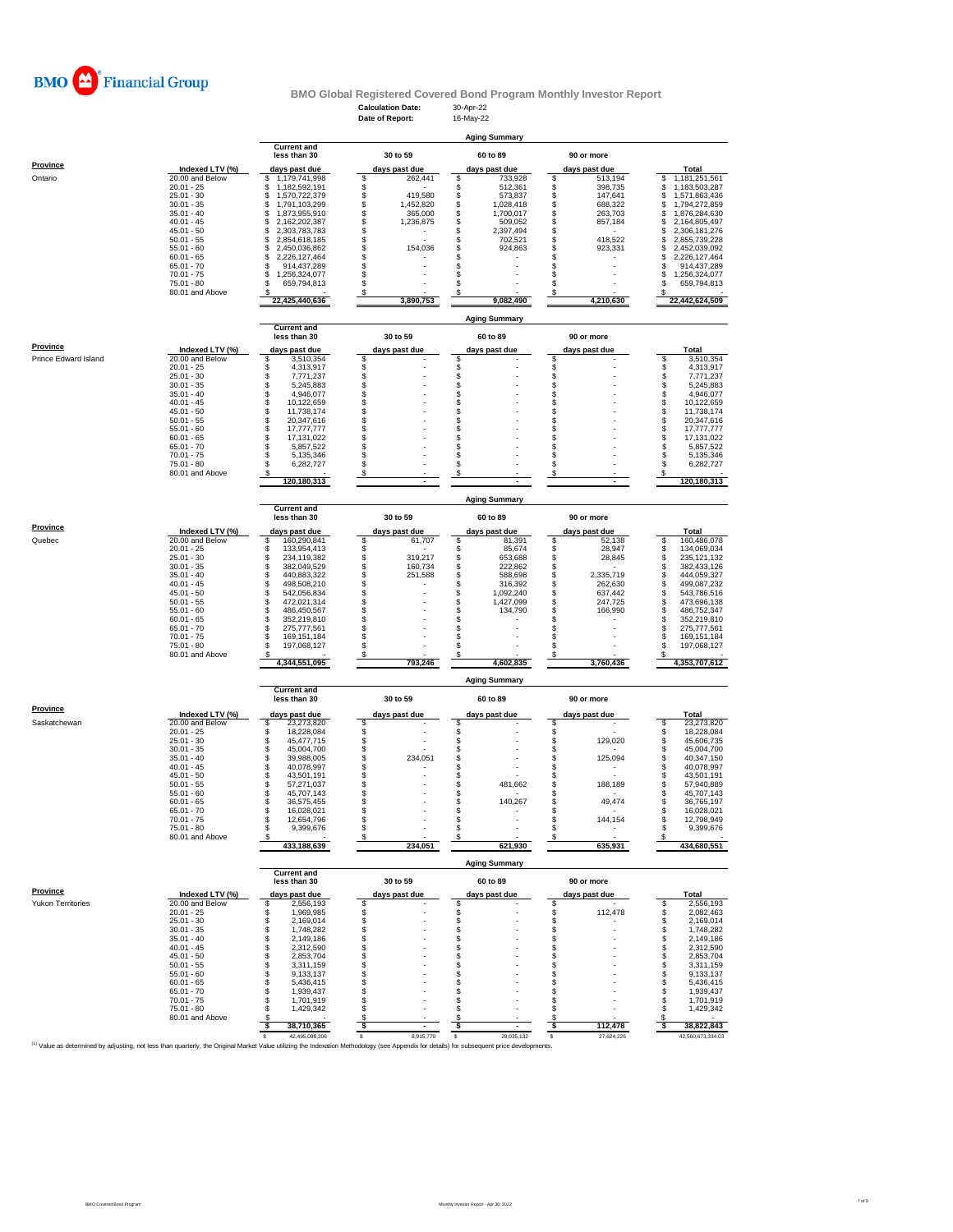

**Calculation Date:** 30-Apr-22 **Date of Report:** 16-May-22

**Cover Pool - Current LTV Distribution by Credit Score (1)** 

|                 | <b>Credit Scores</b>     |             |       |             |  |             |  |               |  |               |  |               |  |                |  |                |  |
|-----------------|--------------------------|-------------|-------|-------------|--|-------------|--|---------------|--|---------------|--|---------------|--|----------------|--|----------------|--|
| Indexed LTV (%) | <b>Score Unavailable</b> |             | < 600 |             |  | 600 - 650   |  | 651 - 700     |  | 701 - 750     |  | 751 - 800     |  | >800           |  | Total          |  |
| 20.00 and Below |                          | 23.719.846  |       | 11.715.057  |  | 24.196.655  |  | 77.152.216    |  | 190.649.005   |  | 284.419.927   |  | 1.541.993.127  |  | 2.153.845.833  |  |
| $20.01 - 25$    |                          | 18.238.728  |       | 17.135.808  |  | 40.748.849  |  | 95.790.289    |  | 200.453.659   |  | 321.529.736   |  | 1.420.959.438  |  | 2.114.856.506  |  |
| $25.01 - 30$    |                          | 14.476.671  |       | 28.292.055  |  | 48.101.321  |  | 134.825.732   |  | 283.113.451   |  | 441.005.619   |  | 1.871.507.499  |  | 2.821.322.347  |  |
| $30.01 - 35$    |                          | 9.466.425   |       | 27.269.074  |  | 60.904.973  |  | 187.463.536   |  | 311.804.640   |  | 509.348.160   |  | 2.066.487.368  |  | 3.172.744.176  |  |
| $35.01 - 40$    |                          | 12.955.709  |       | 34.866.299  |  | 64.940.943  |  | 202.204.098   |  | 370.629.183   |  | 575.457.209   |  | 2.173.860.535  |  | 3.434.913.976  |  |
| $40.01 - 45$    |                          | 20.292.080  |       | 27.175.596  |  | 71.904.806  |  | 206.378.961   |  | 452.236.999   |  | 655.495.238   |  | 2.413.653.619  |  | 3.847.137.298  |  |
| $45.01 - 50$    |                          | 35.898.223  |       | 26.619.167  |  | 68,601,648  |  | 236.773.890   |  | 503.679.953   |  | 746.243.310   |  | 2.638.643.373  |  | 4.256.459.564  |  |
| $50.01 - 55$    |                          | 51.844.944  |       | 34.471.382  |  | 107.096.125 |  | 321.932.653   |  | 603.695.355   |  | 952.526.644   |  | 2.969.170.063  |  | 5.040.737.165  |  |
| $55.01 - 60$    |                          | 81.297.348  |       | 24.424.325  |  | 96.657.402  |  | 341.207.703   |  | 606.696.173   |  | 866.802.199   |  | 2.725.040.811  |  | 4.742.125.961  |  |
| $60.01 - 65$    |                          | 91.394.036  |       | 13.585.831  |  | 73.469.759  |  | 280.086.518   |  | 549.016.355   |  | 910.961.324   |  | 2.507.750.494  |  | 4.426.264.317  |  |
| $65.01 - 70$    |                          | 63.870.444  |       | 14.234.110  |  | 52.453.192  |  | 160.683.236   |  | 349.375.826   |  | 516.955.937   |  | 1.460.571.546  |  | 2.618.144.291  |  |
| $70.01 - 75$    |                          | 70.869.630  |       | 10.985.969  |  | 46.433.351  |  | 158.885.486   |  | 321.444.882   |  | 586.141.500   |  | 1.258.874.987  |  | 2.453.635.807  |  |
| $75.01 - 80$    |                          | 114.264.409 |       | 3.106.250   |  | 19.295.629  |  | 96.912.645    |  | 203.866.280   |  | 354,771,302   |  | 686.035.729    |  | 1.478.252.244  |  |
| 80.01 and Above |                          |             |       |             |  |             |  |               |  |               |  |               |  | 233.849        |  | 233,849        |  |
|                 |                          | 608.588.493 |       | 273.880.922 |  | 774.804.652 |  | 2.500.296.960 |  | 4,946,661,761 |  | 7.721.658.107 |  | 25.734.782.438 |  | 42,560,673,334 |  |

<sup>(1)</sup> Value as determined by adjusting, not less than quarterly, the Original Market Value utilizing the Indexation Methodology (see Appendix for details) for subsequent price developments.